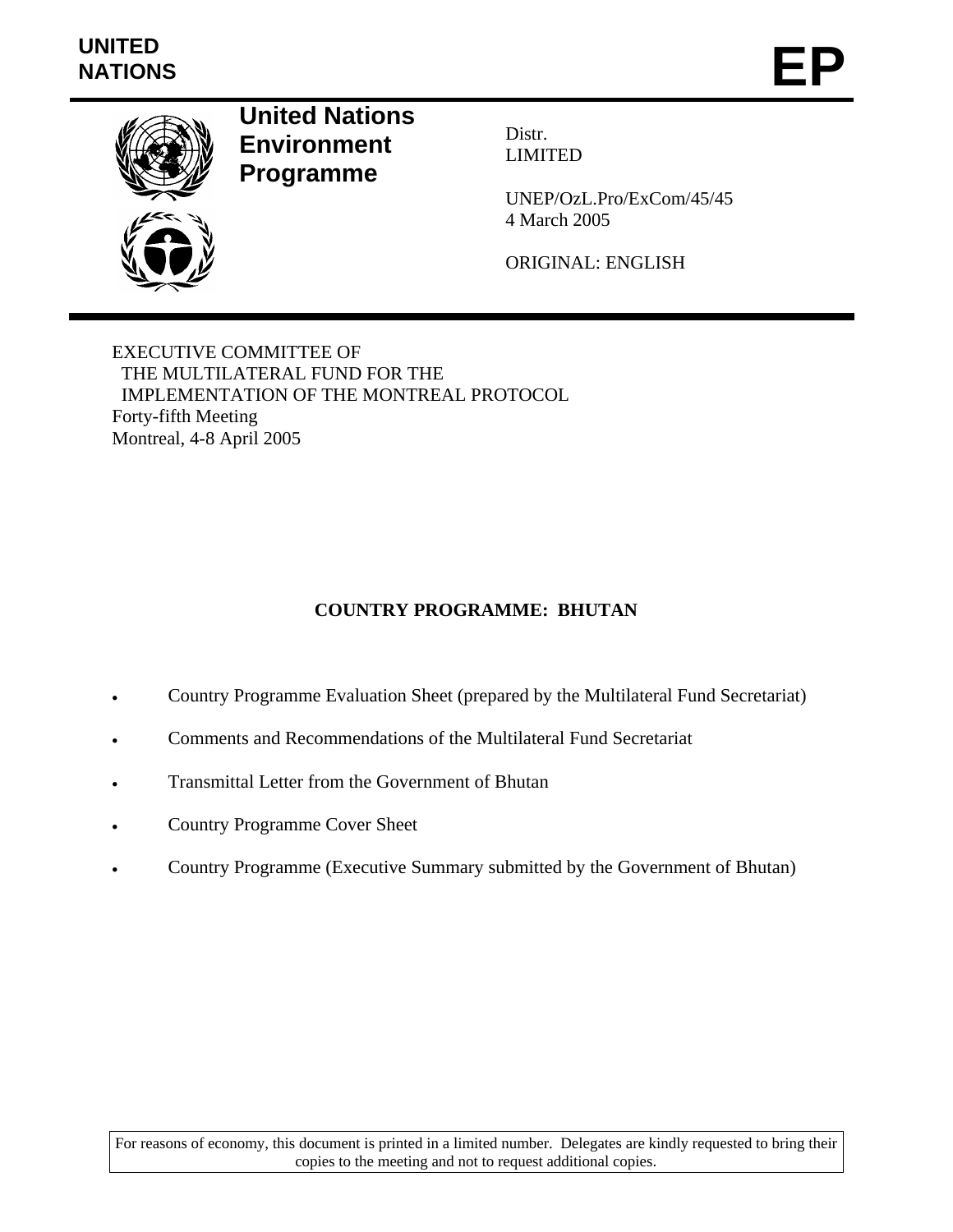## **BHUTAN COUNTRY PROGRAMME EVALUATION SHEET**

*Ozone Unit, National Environment Commission*

|                        |                                                                                                                                                    |     |                                |                |                  | <b>Status of ratification of the Vienna Convention and the Montreal Protocol</b>         |                     |                     |                   |                       |            |              |           |
|------------------------|----------------------------------------------------------------------------------------------------------------------------------------------------|-----|--------------------------------|----------------|------------------|------------------------------------------------------------------------------------------|---------------------|---------------------|-------------------|-----------------------|------------|--------------|-----------|
|                        |                                                                                                                                                    |     |                                |                | <b>Signature</b> |                                                                                          | <b>Ratification</b> |                     | <b>Entry</b> into |                       |            |              |           |
|                        | Vienna Convention (1985)                                                                                                                           |     |                                |                |                  |                                                                                          | 23-Aug-04           |                     | 21-Nov-04         |                       |            |              |           |
|                        | Montreal Protocol (1987)                                                                                                                           |     |                                |                |                  |                                                                                          | 23-Aug-04           |                     | 21-Nov-04         |                       |            |              |           |
|                        | London Amendment (1990)                                                                                                                            |     |                                |                |                  |                                                                                          | 23-Aug-04           |                     | 21-Nov-04         |                       |            |              |           |
|                        | Copenhagen Amendment                                                                                                                               |     |                                |                |                  |                                                                                          | 23-Aug-04           |                     | 21-Nov-04         |                       |            |              |           |
|                        | Montreal Amendment (1997)                                                                                                                          |     |                                |                |                  |                                                                                          | 23-Aug-04           |                     | 21-Nov-04         |                       |            |              |           |
|                        | Beijing Amendment (1999)                                                                                                                           |     |                                |                |                  |                                                                                          | 23-Aug-04           |                     | 21-Nov-04         |                       |            |              |           |
|                        | <b>Production of controlled substances:</b>                                                                                                        |     |                                |                |                  | No controlled substances produced                                                        |                     |                     |                   |                       |            |              |           |
|                        | Consumption of controlled substances (2004)                                                                                                        |     |                                |                | 0.2<br>0.2       | metric tonnes<br>weighted tonnes (ODP)                                                   |                     |                     |                   |                       |            |              |           |
| (tonnes)<br><b>ODS</b> | $CFC-11$                                                                                                                                           | 0.2 | CFC-12 CFC-113 CFC-114 CFC-115 |                |                  | TOTAL Halon121 Halon130<br>0.2                                                           |                     |                     | <b>TOTAL</b>      | <b>CTC</b>            | <b>MCF</b> | <b>TOTAL</b> | MB        |
| <b>ODP</b>             |                                                                                                                                                    | 0.2 |                                |                |                  | 0.2                                                                                      |                     |                     |                   |                       |            |              |           |
|                        | About 0.011 ODP tonnes of CTC were consumed in 2004                                                                                                |     |                                |                |                  |                                                                                          |                     |                     |                   |                       |            |              |           |
|                        | Distribution of ODP by                                                                                                                             |     |                                | <b>CFC</b>     | 93.8%            | Halon                                                                                    |                     |                     |                   | <b>CTC</b> and MCF    | 6.3%       | <b>MB</b>    |           |
|                        | Distribution of ODP by sector:                                                                                                                     |     |                                | <b>Aerosol</b> |                  | Foam                                                                                     |                     | Halon Refrigeration |                   | <b>Solvent</b>        |            | Other        | <b>MB</b> |
|                        | Consumption (ODP tonnes):                                                                                                                          |     |                                | 0.0            |                  | 0.0                                                                                      | 0.0                 |                     | 0.2               | 0.0                   |            | 0.0          | 0.0       |
|                        | Percent of total:                                                                                                                                  |     |                                |                |                  |                                                                                          |                     |                     | 93.8%             | 6.3%                  |            |              |           |
|                        | <b>MONTREAL PROTOCOL (ODP tonnes)</b><br><b>Baseline</b> consumption<br>Allowable level of consumption in 2005<br>Source: Country Programme (2005) |     |                                |                |                  | <b>CFCs</b><br>0.2                                                                       |                     | <b>Halons</b>       |                   | <b>Methyl bromide</b> |            |              |           |
|                        |                                                                                                                                                    |     |                                |                |                  | <b>Country Programme</b>                                                                 |                     |                     |                   |                       |            |              |           |
|                        | Duration of country programme:                                                                                                                     |     |                                |                |                  | 5 years (2005-2009)                                                                      |                     |                     |                   |                       |            |              |           |
|                        | <b>ODS</b> phase-out target:                                                                                                                       |     |                                |                |                  | Complete phase-out of CFC-11 by end of 2001; complete phase-out of<br>CFC-12 by end 2009 |                     |                     |                   |                       |            |              |           |
|                        | Phase-out priority area:                                                                                                                           |     |                                |                |                  | Refrigeration servicing sector                                                           |                     |                     |                   |                       |            |              |           |
|                        | Cost of activities in country                                                                                                                      |     |                                |                | \$486,500        |                                                                                          |                     |                     |                   |                       |            |              |           |
|                        |                                                                                                                                                    |     |                                |                |                  |                                                                                          |                     |                     |                   |                       |            |              |           |

*Strategy:*

*The Government proposes to achieve its compliance targets through a combination of activities to reduce dependence on ODS, regulatory measures for controlling and monitoring the use of CFC and CFC-based equipment and capacity-building to reach the target audience in a cost-effective manner. Regional and sub-regional co-operation is expected to form a key component of the action plan that will help Bhutan achieve compliance.*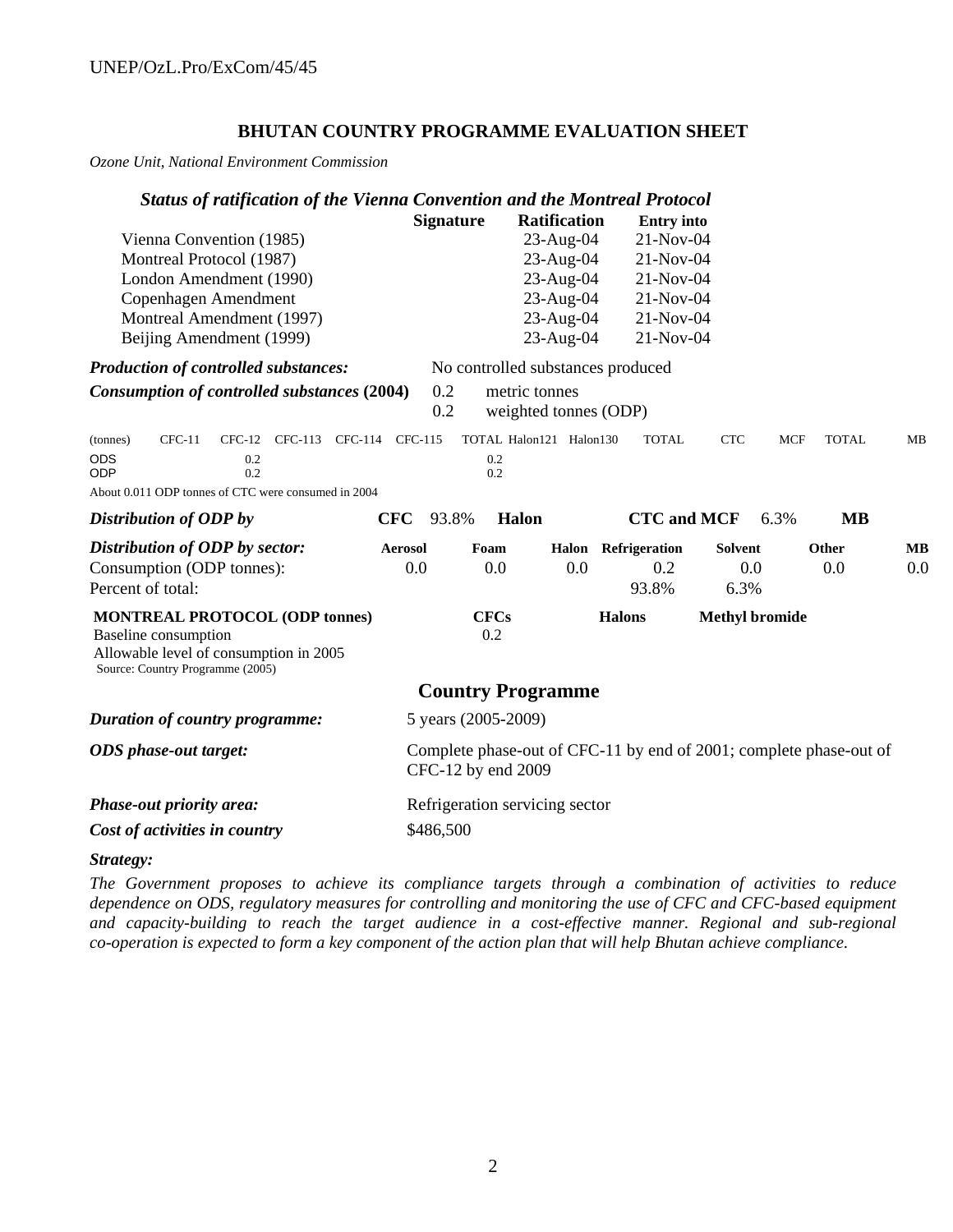# **COMMENTS AND RECOMMENDATIONS**

# **DESCRIPTION**

1. According to a survey of ODS consumption conducted during preparation of the Bhutan country programme/RMP in 2004, about 0.165 ODP tonnes of CFCs were used in the country to service refrigeration equipment. In 1997, 270 kg of halons were imported by the Department of Civil Aviation, and a total of 14 litres of CTC were imported by Bhutan Ferro Alloys Limited between 2001 and 2003.

2. The refrigeration equipment in operation in Bhutan is serviced in 15 specialized agencies, each operating with 1 to 3 technicians; there are also 12 in-house technicians servicing industrial refrigeration equipment.

3. The Government is currently in the process of formulating a National Environment Protection Act to address the preservation of environment and heritage. The National Environment Commission, which has inter-ministerial representation, controls environmentrelated matters in Bhutan. Currently, Bhutan does not have a comprehensive regulatory framework for ODS phase-out except for a ban that was recently introduced on import of ODS and ODS-based equipment into the country. Given the free trade between Bhutan and India, the country also has imported CFCs for servicing refrigeration equipment without proper permits. Therefore, there is an urgent need to prepare comprehensive regulations for registration, monitoring and control of sale of CFCs and CFC-based equipment.

4. At its 43rd Meeting, the Executive Committee approved the institutional strengthening project for Bhutan for a one-year period (US \$40,000). As a result, the Ozone Unit was established under the National Environment Commission. Since then, the Ozone Unit has been responsible for the preparation of the country programme and the RMP project for which US \$60,000 had been allocated at the 43rd Meeting.

5. The country programme includes an RMP project proposal. As originally submitted, the Government of Bhutan was requesting a total of US \$486,500 for the implementation of this project. The Multilateral Fund Secretariat's comments and recommendations on this request are presented in document UNEP/OzL.Pro/ExCom/45/22.

# **SECRETARIAT'S COMMENTS**

6. So far, the only assistance that the Government of Bhutan has received from the Multilateral Fund has been US \$100,000 for the preparation of its country programme/RMP project and the establishment of the Ozone Unit for a one-year period.

#### Issues related to compliance by Bhutan

7. In its report to the 16th Meeting of the Parties to the Montreal Protocol, the President of the Implementation Committee stated that "Bhutan, the most recent State to join the Protocol, was not yet required to report (ODS consumption data under Article 7), and he looked forward to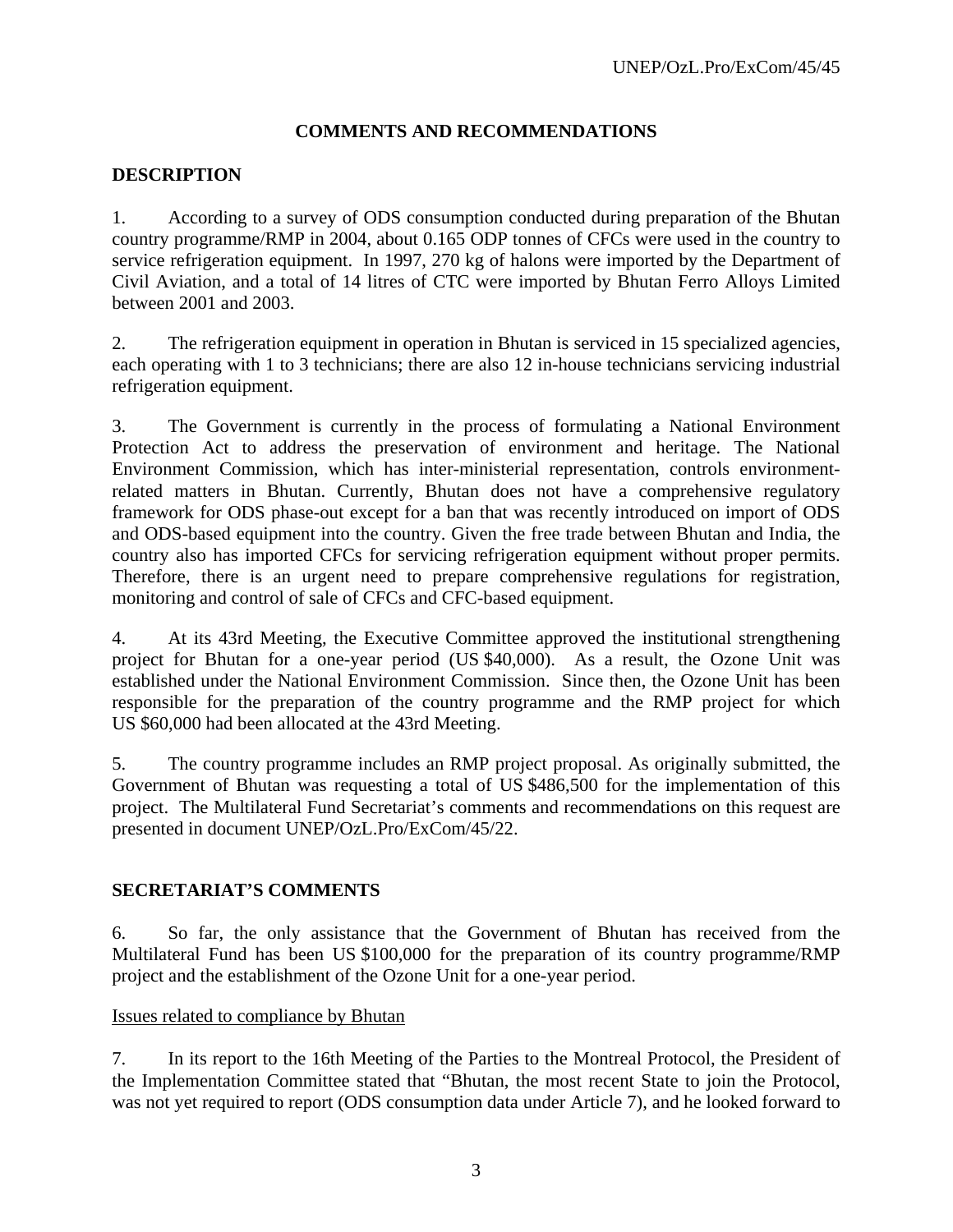receiving its data reports as soon as possible". In this regard the Secretariat advised that, as a matter of urgency (if it has not already been done), the Government of Bhutan should send an official communication to the Ozone Secretariat reporting the relevant ODS consumption according to the data collected during the preparation of the country programme/RMP submitted to the 45th Meeting of the Executive Committee.

8. Subsequently, UNEP informed the Secretariat that on 15 February 2005, the Government of Bhutan had reported its ODS consumption to the Ozone Secretariat.

# CFC consumption

9. It is reported in the country programme/RMP that a significant proportion of the demand for ODS in Bhutan is met through India. The majority of CFCs that are being used in Bhutan are provided by a company located in India, and several refrigeration systems are also serviced in India. Under these circumstances, the Secretariat sought an explanation from UNEP on whether the amount of CFCs reported as consumption (as defined by of the Montreal Protocol) is the actual amount of CFCs imported into Bhutan, or whether the figure also includes the amount of CFC being used by Indian workshops (located in India) to service refrigeration systems from Bhutan.

10. Subsequently, UNEP confirmed that the amount of CFC being used by Indian workshops has not been included in the calculation of CFC consumption in Bhutan. Furthermore, all CFC importers in the country are typically not engaged in the resale of CFCs, but are involved in the servicing of refrigeration systems.

# ODS legislation

11. At its 43rd Meeting, the Executive Committee allocated US \$60,000 to UNEP and UNDP to assist the Government of Bhutan in the preparation of the country programme and the RMP project proposal, on the understanding that, at the time of submission of the country programme/RMP project, ODS-related legislation should have been drafted. However, it is reported in the country programme that the Government of Bhutan is in the process of preparing and implementing regulations for monitoring and controlling ODS uses in the country.

12. UNEP pointed out that Bhutan is in the process of developing its first Environment Act. Despite this, Bhutan has already drafted an ODS licensing system, just four months after ratification of the Montreal Protocol and its amendments, and is currently issuing a government notification banning imports of ODS-based equipment. The draft licensing system underwent a consultation process during the stakeholder workshop conducted on 13 January 2005 and is in the process of being promulgated through the Legal Department. There is now a need to discuss the system in detail with the implementing bodies (e.g., customs, enforcement officers, Trade Ministry) to ensure proper awareness and coordination, and to register all relevant CFC importers/end-users in Bhutan.

13. It is reported in the Bhutan country programme that India has agreed to provide support in capacity-building, training and regulation enforcement through joint working arrangements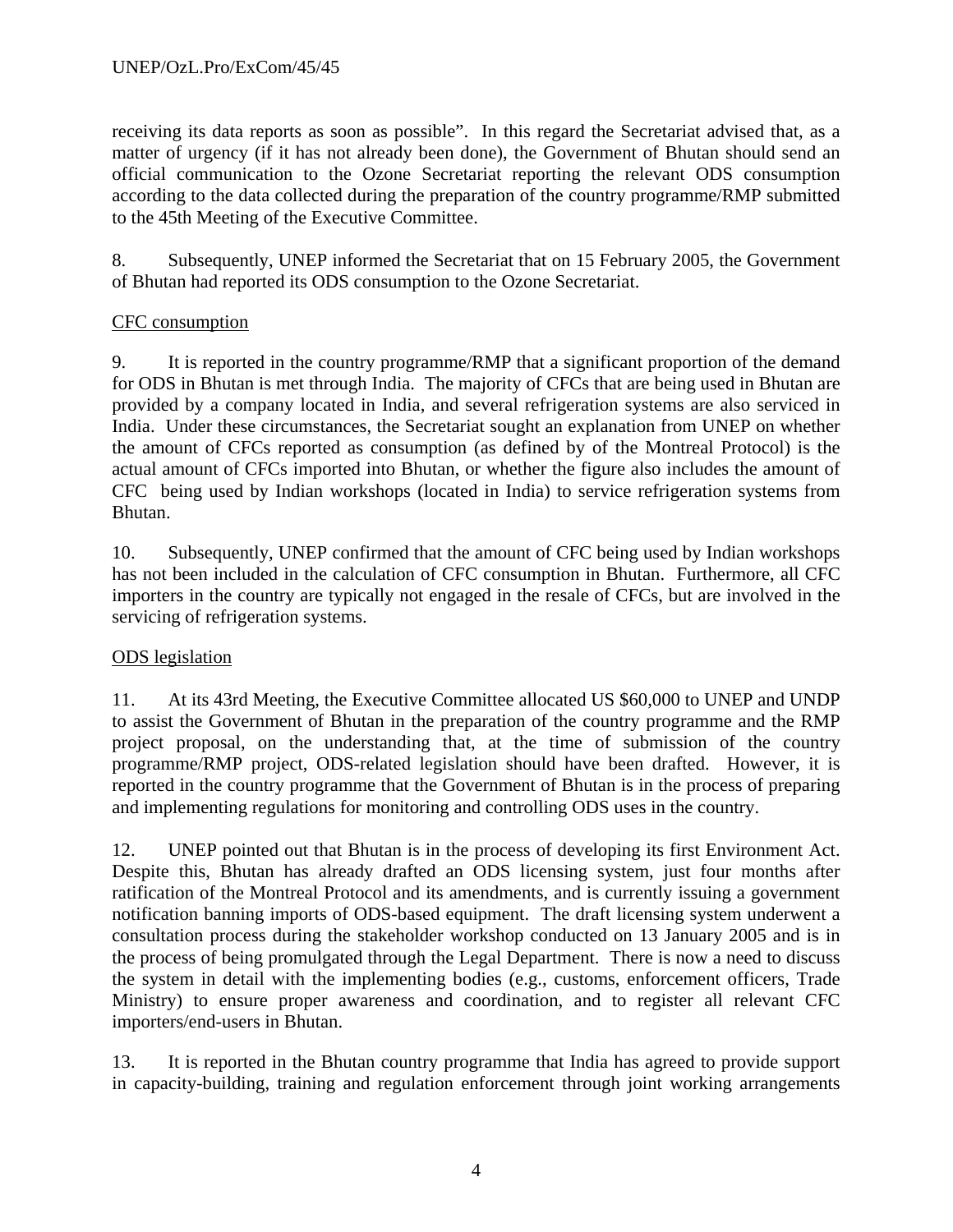with Bhutan. This will be in addition to the industry support offered by Indian refrigerator manufacturers and distributors to Bhutan's refrigeration servicing industry.

#### Phase-out plan and compliance

14. CFC consumption in Bhutan has been estimated at 0.16 ODP tonnes for 2005, which is similar to the CFC baseline. To achieve compliance with the 2005 allowable consumption level, the Government of Bhutan is proposing to reduce the current level of CFC consumption by about 50 per cent through the retrofit of refrigeration systems and the introduction of drop-in refrigerants. The Secretariat pointed out that the reduction in the level of CFC consumption proposed by the Government of Bhutan might be difficult to achieve, taking into consideration that so far no phase-out activities have been approved for Bhutan. Furthermore, the training programmes for refrigeration service technicians and the technical assistance programme proposed in the RMP might commence only once relevant agreements with UNEP and UNDP are signed (possibly during the second half of 2005).

15. On this issue, UNEP informed the Secretariat that the challenge ahead for Bhutan is primarily due to its late ratification of the Montreal Protocol (23 August 2004). The Government of Bhutan has already initiated awareness-raising activities, imposed restrictions on ODS imports, and issued a notice to ban the importation of CFCs and CFC-based equipment as an interim measure to make sure that the country will stay in compliance with the 2005 target. UNDP and UNEP have adopted a fast-track approach to assist Bhutan to achieve compliance. Furthermore, both implementing agencies are already working very closely with the Government of Bhutan to hire a national resource person immediately to develop the feasibility study for retrofitting industry refrigeration equipment (it is expected that this work could be completed before the approval of the Bhutan country programme by the Executive Committee). UNDP and UNEP are also exploring modalities to speed up the transfer of funding to Bhutan, so that work can start immediately after approval.

# **SECRETARIAT'S RECOMMENDATIONS**

16. The Fund Secretariat recommends approval of the Bhutan country programme, noting that approval of the country programme does not denote approval of the projects identified therein or their funding levels. Approval of the Bhutan country programme is without prejudice to any decisions that might be taken by the Parties following consideration by the Implementation Committee of the consumption data submitted under Article 7 by the Government of Bhutan.

17. The Fund Secretariat also recommends that the Government of Bhutan be requested to present information annually to the Executive Committee on progress being made in the implementation of the country programme, in accordance with the decision of the Executive Committee on the implementation of country programmes (UNEP/OzL.Pro/ExCom/10/40, para. 135). Using the approved format, the initial report, covering the period 1 April 2005 to 31 December 2005, should be submitted to the Fund Secretariat no later than 1 May 2006.

----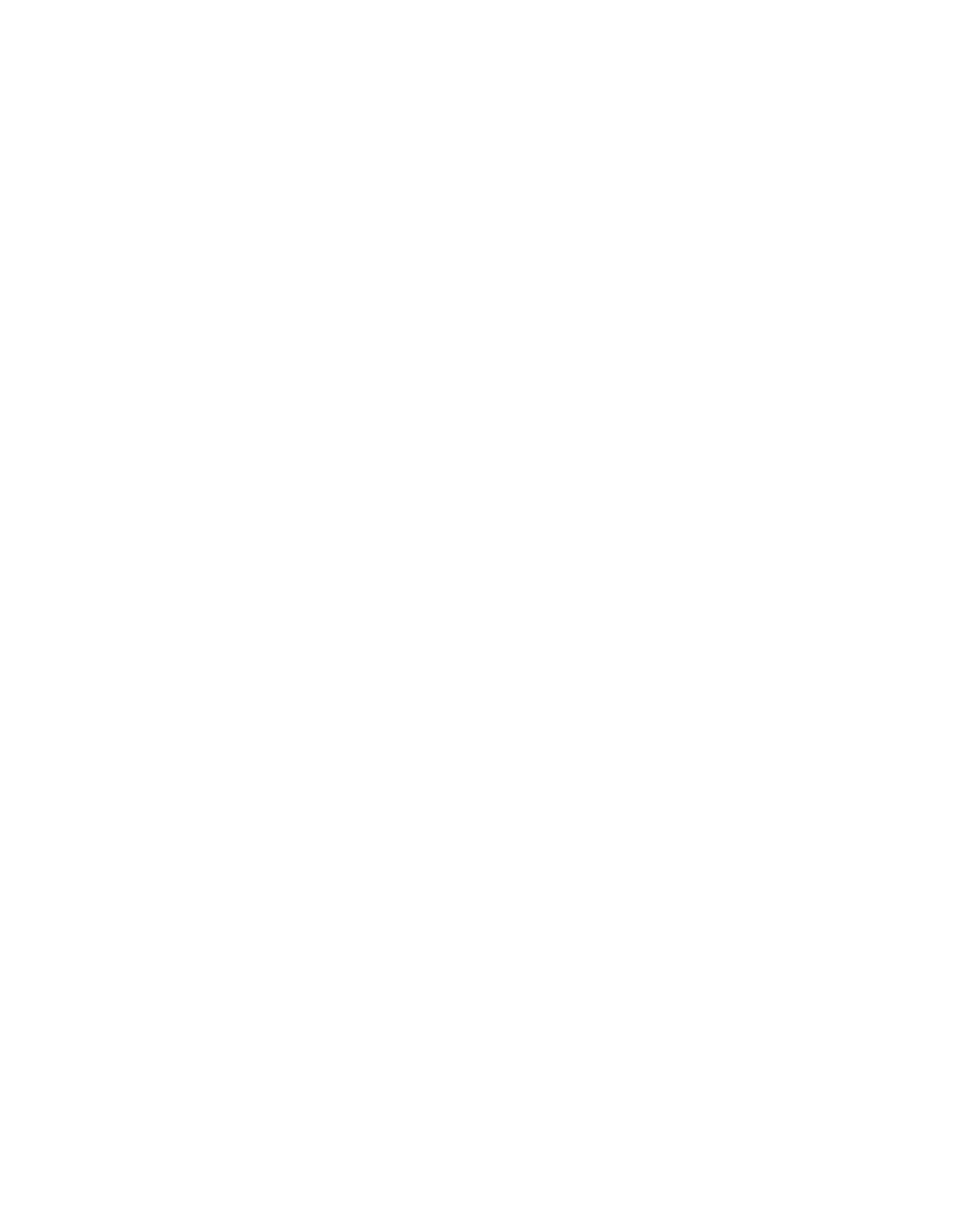



 $NEC/Ozone/2005/8715$  February 25, 2005

The Multilateral Fund Secretariat for Implementation Of Montreal Protocol **Montreal** Canada

## **Attention: The Chief Officer, Multilateral Fund Secretariat**

## **Country Programme and Refrigerant Management Plan of Bhutan**

We are pleased to submit the Country Programme / Refrigerant Management Plan (CP/RMP) for Bhutan for the implementation of Montreal Protocol. This document provides a strategy as envisaged by the Royal Government of Bhutan to achieve its target's defined under the Montreal Protocol on Substances that Deplete the Ozone Layer.

The Kingdom of Bhutan acceded to the Montreal Protocol and its amendments in August, 2004 and has followed an accelerated approach with support from UNEP and UNDP in assessing consumption and defining a road map for implementation of the Montreal Protocol. As an Article 5 country, the Country needs financial assistance to follow a fast track implementation of ODS phaseout activities and achieving compliance under the Protocol. We are committed to achieve, without further requests for funding for the RMP, at least the 50% reduction step in 2005 and the 85% reduction step in 2007 with the approved CP/RMP by ensuring timely implementation and appropriate monitoring of phaseout activities defined in the CP/RMP. While the licensing system and quota controls on ODS is being prepared by the Royal Government, we have issued a notification for controlling imports of ODS into Bhutan.

As a least developed country, we look forward to receiving enhanced assistance from the Secretariat in helping Bhutan achieve its compliance targets defined under the Protocol.

Yours faithfully,

 $y \, h$ .

Nado Rinchhen Deputy Minister for Environment

NECS, PO Box 466, Thimphu, Bhut Telephone: (975-2) 323384/325856/324323/326993 Fax: (975-2) 323385

Email *addresses:*

AFD Technical Division<br>
admnec@druknet.net.bt EIA Section: eanec@druknet.net.bt Policy Analysis Section: pp RMS Section: rnrnec@druknet.net.bt ICO section: cunec@druknet.net.bt

Policy Analysis Section: ppdnec@druknet.net.bt<br>Legal Section: legalnec@druknet.net.bt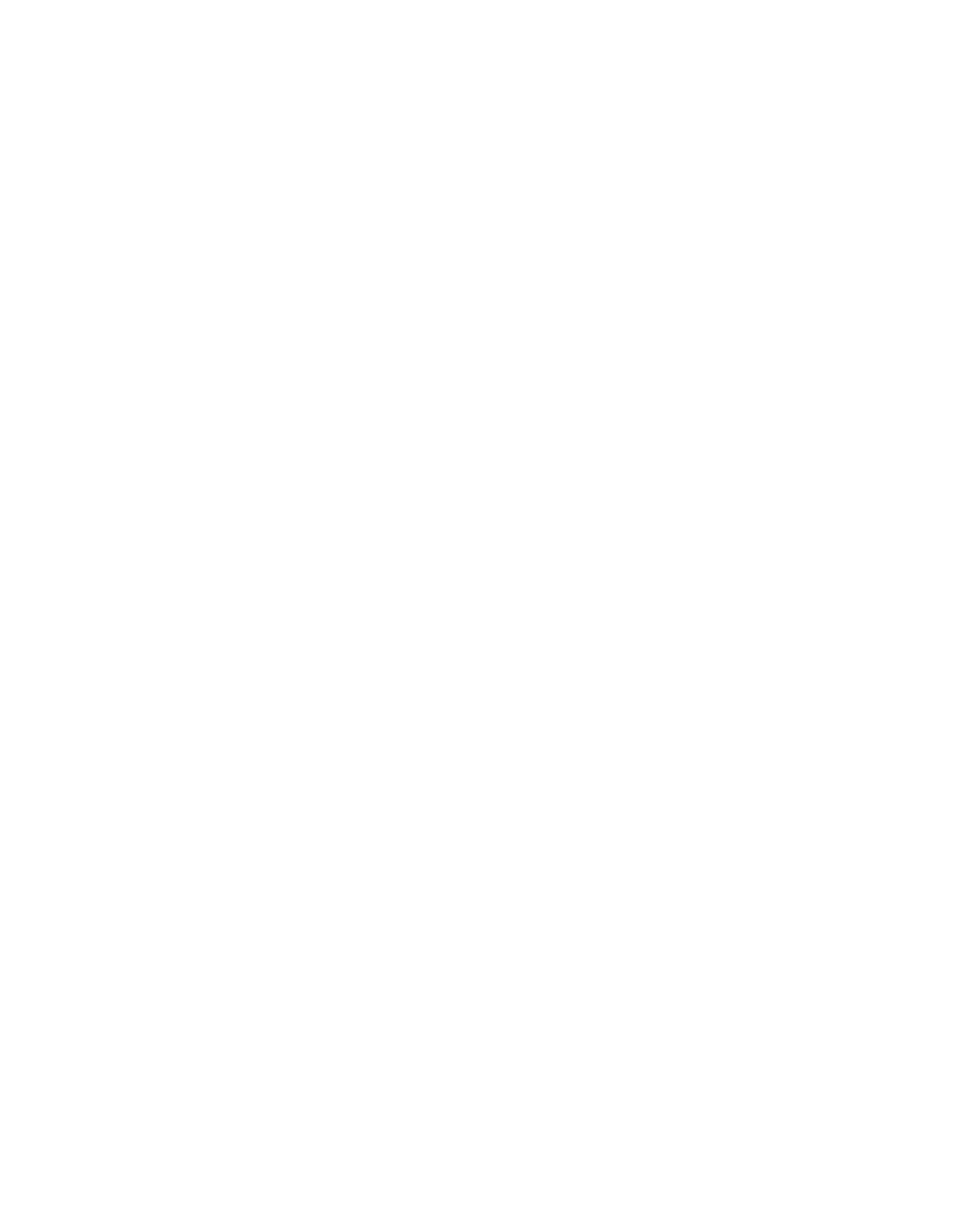## **COUNTRY PROGRAMME COVER SHEET**

Country: The Kingdom of Bhutan Date Received: February 2005

Lead National Agency: United Nations Environment Programme

Period covered by Lead Implementation Agency: 2005 - 2009

Country Programme: 2005 - 2009

# **1. Phase Out Schedule**

| Substances | Current consumption       | Planned total           | Planned year phase-out |
|------------|---------------------------|-------------------------|------------------------|
|            | $(kgs x ODP)$ in $(2003)$ | consumption till phase- |                        |
|            |                           | out (kgs x ODP)         |                        |
| $CFC-11$   | Nil                       | Nil                     | 2005                   |
| $CFC-12$   | 165                       | 340                     | 2009                   |
| CFC-113    | Nil                       | <b>Nil</b>              | 2005                   |
| Halon      | Nil                       | <b>Nil</b>              | 2005                   |
| Halon      | Nil                       | Nil                     | 2005                   |
| <b>CTC</b> | 11                        | <b>Nil</b>              | 2005                   |
| <b>MTC</b> | nil                       | <b>Nil</b>              | 2005                   |
| Total:     | 176                       | 340                     |                        |

# **2. Government Action Plan**

| Year(s)                         | Description of action                                                                                                                                                                                                                                                        | Sector (if any)                                                                        | Intended effect                                                                                                                                    | <b>Estimated costs</b>                                                                                                                    |
|---------------------------------|------------------------------------------------------------------------------------------------------------------------------------------------------------------------------------------------------------------------------------------------------------------------------|----------------------------------------------------------------------------------------|----------------------------------------------------------------------------------------------------------------------------------------------------|-------------------------------------------------------------------------------------------------------------------------------------------|
| 2005<br>2005<br>2005<br>2005-08 | Implementation<br>regulations for:<br>- registration of ODS<br>sellers, ODS using<br>equipment sellers<br>- licensing and quota<br>system for ODS<br>- ban on use of MCF,<br>Methyl bromide<br>- bans on use of $CFC/$<br>CFC using technologies<br>in refrigeration $&$ air | All<br>All<br>Solvent /<br>Fumigation<br>applications<br>$Ref. \&$<br>Air-conditioning | Monitoring of ODS<br>supply $/$ use<br>Monitoring of ODS<br>supply $/$ use<br>Stoppage of use of<br>MCF/Methyl<br><b>Bromide</b><br>Limitation and | Government<br>$actions - no$<br>specific costs<br>except time and<br>resources spent<br><sub>on</sub><br>implementation<br>of regulations |
|                                 | conditioning sector                                                                                                                                                                                                                                                          |                                                                                        | phase-out use of<br><b>ODS</b>                                                                                                                     |                                                                                                                                           |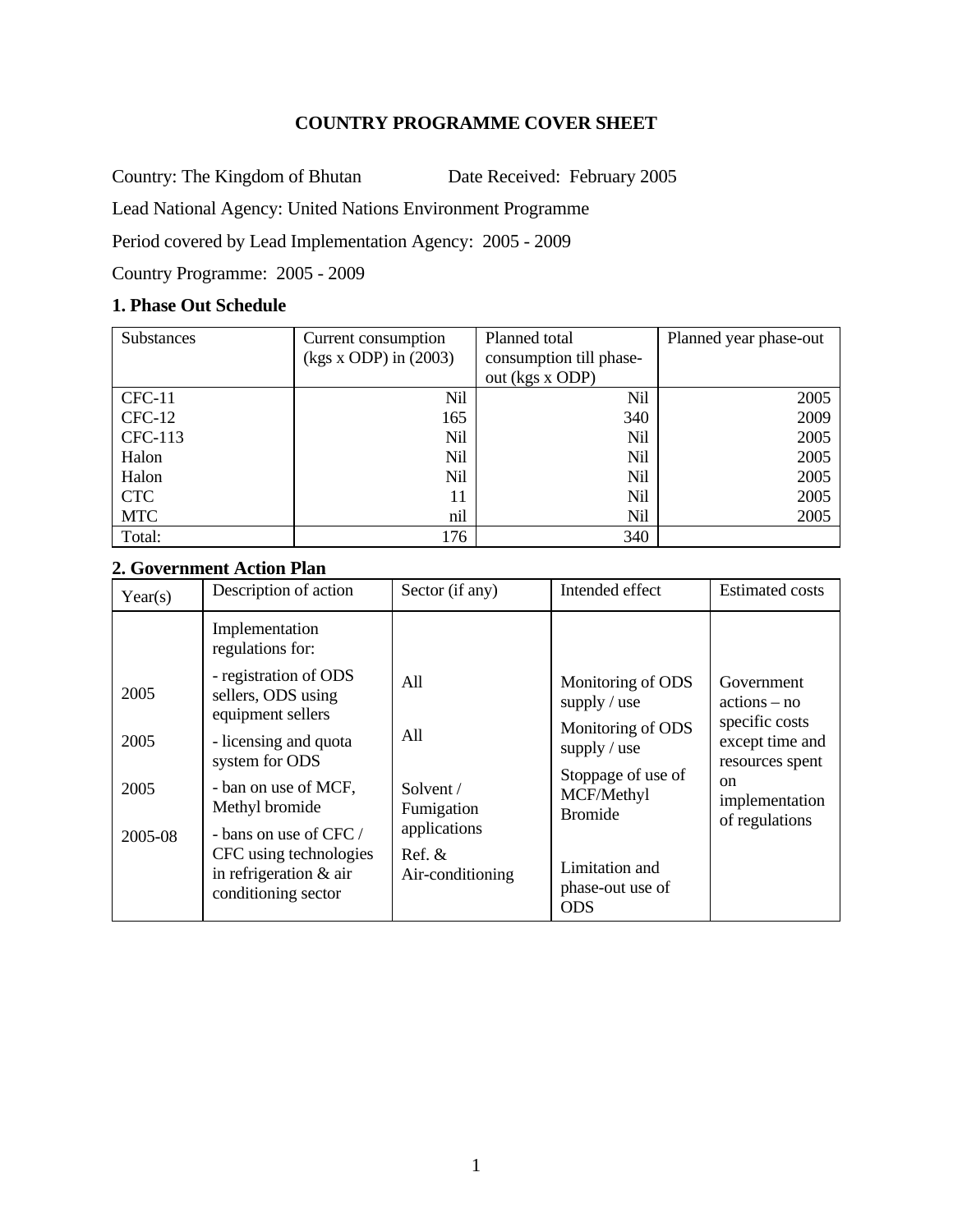| Year $(s)$     | Type of project                    | Project description                                                                                 | Project cost<br>(US \$)        | Incremental<br>cost (US \$)    | Participating<br>Implementing<br>Agencies | Kgs x ODP<br><b>Phased Out</b> |
|----------------|------------------------------------|-----------------------------------------------------------------------------------------------------|--------------------------------|--------------------------------|-------------------------------------------|--------------------------------|
| $2005 -$<br>07 | Institutional<br>Strengthening     | IS project for MP<br>implementation                                                                 | Renewal in<br><b>July 2005</b> | Renewal in<br><b>July 2004</b> | <b>UNEP</b>                               | <b>Not</b><br>Applicable       |
| 2005-06        | Regulations<br>development         | Sub regional cooperation<br>and support for<br>regulations in Bhutan                                | 20,000                         | 20,000                         | <b>UNEP</b>                               | <b>Not</b><br>Applicable       |
| 2005           | Awareness &<br>capacity Building   | Awareness program for<br>ODS phaseout in Bhutan                                                     | 30,000                         | 30,000                         | <b>UNEP</b>                               | <b>Not</b><br>Applicable       |
| 2005-06        | Regulations<br>implementation      | Train the trainers on<br>regulations<br>implementation                                              | 55,000                         | 55,000                         | <b>UNEP</b>                               | <b>Not</b><br>Applicable       |
| 2005-07        | Technician training                | Train the trainers on<br>technician training                                                        | 29,000                         | 29,000                         | <b>UNEP</b>                               | <b>Not</b><br>Applicable       |
| 2005-06        | Retrofit                           | Retrofit of ref. & air<br>conditioning equipment in<br>domestic, commercial and<br>indl ref. Sector | 200,000                        | 200,000                        | <b>UNDP</b>                               | 85                             |
| 2005-06        | Equipment support<br>to technician | Equipment support to<br>service technicians                                                         | 97,500                         | 97,500                         | <b>UNDP</b>                               | N/A                            |
| 2005-07        | Halon backing                      | Technical assistance on<br>halon banking                                                            | 25,000                         | 25,000                         | <b>UNEP</b>                               | N/A                            |
| 2005-08        | Monitoring                         | <b>Monitoring RMP</b><br>implementation                                                             | 30,000                         | 30,000                         | <b>UNEP</b>                               | N/A                            |

# **3. Project Summary**

*Note : The costs indicated above exclude agency fee.* 

# **4. Costs**

Cost of Activities and Projects in Country Programme (US \$)

Estimated cost of complete phase out (US \$)  $\vert$  -

Estimated cost effectiveness (US  $\Diamond$ ) 1430 per kg x ODP

# **5. Comments**

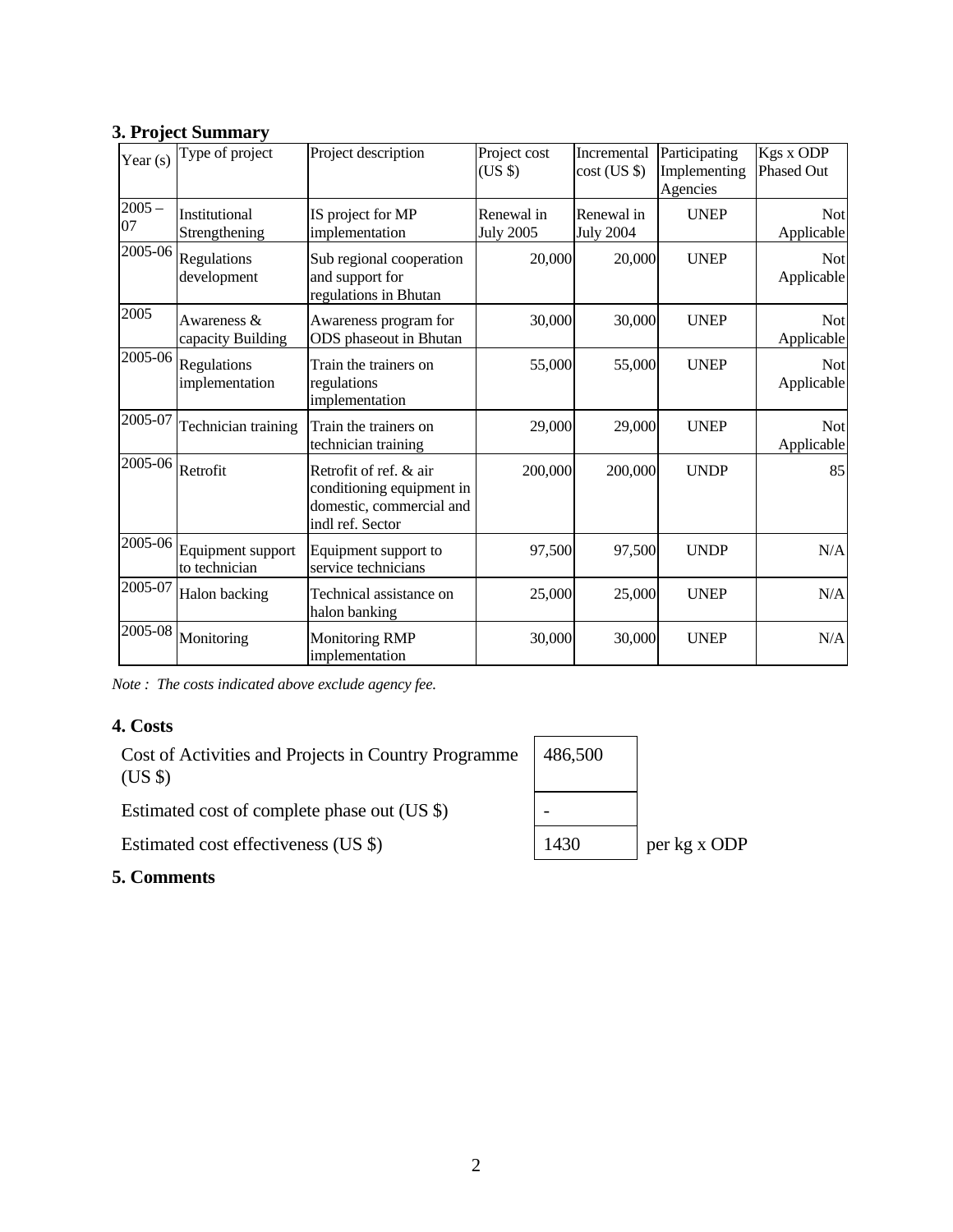## **EXECUTIVE SUMMARY**

## **Background**

The Royal Government of Bhutan ("Bhutan") has recently acceded to the Vienna Convention for the Protection of the Ozone Layer and the Montreal Protocol and its five Amendments in August 2004. With a baseline consumption of about 170 kgs, Bhutan qualifies as an Article 5 country based on its per capita consumption.

Bhutan is very special case, as it has acceded to the Protocol when the time lines for the control measures for consumption freeze for CFCs and Halons have passed. Further the control measures for 50% consumption reduction for CFCs, Halons and 85% reduction in CTC have entered into force on  $1<sup>st</sup>$  Jan 2005. Control measures for 85% reduction in CFCs is less than 2 years away. Bhutan , therefore , has an urgent need to initiate activities to achieve compliance under the Montreal Protocol. Another dimension of Bhutan's specific case is that the country has a hilly terrain which poses difficulties in access to the users in terms of awareness outreach and technology transfer to non-ODS technology. Combined with these, the geographical location of Bhutan-between two large producers of ODS-gives the challenging task to Bhutan not only to achieve compliance but to sustain it. Its open borders, particularly with India makes compliance a formidable challenge. Given its late ratification of the Protocol, the country faces a challenging task**, in terms of time available,** of implementing capacity building, policy and regulatory measures to achieve compliance under the Protocol. In light of the above, the country intends to follow a "fast track" approach<sup>1</sup> in implementing measures to achieve compliance with financial support from the MLFS.

This atypical situation of Bhutan necessitates the diversion from the conventional approaches and the typical cost effective thresholds .

The Country Programme and Refrigerant Management Plan (CP/RMP) was prepared with assistance from UNEP and UNDP to address the need for compliance in Bhutan as per the approval at the 43rd meeting of Executive Committee for the implementation of the Montreal Protocol. The CP/RMP is being submitted to the  $45<sup>th</sup>$  meeting of Excom for consideration.

#### **Supply and use of ODS**

Bhutan imports ODS for its consumption. The country has consumed CFCs, Halons, CTC and HCFCs for different applications. Most of the ODSs in Bhutan are sold by a large supplier located near the border of Bhutan in India. Since the quantities are small, the ODSs are sold directly to consuming agencies which, at times, also resell small quantities of ODS chemicals.

The following table presents the consumption of ODS in Bhutan in the year 2003.

<sup>&</sup>lt;sup>1</sup> UNEP has developed internal approach paper for the fast track approach utilising CAP services for the countries who are the late entries in the Protocol.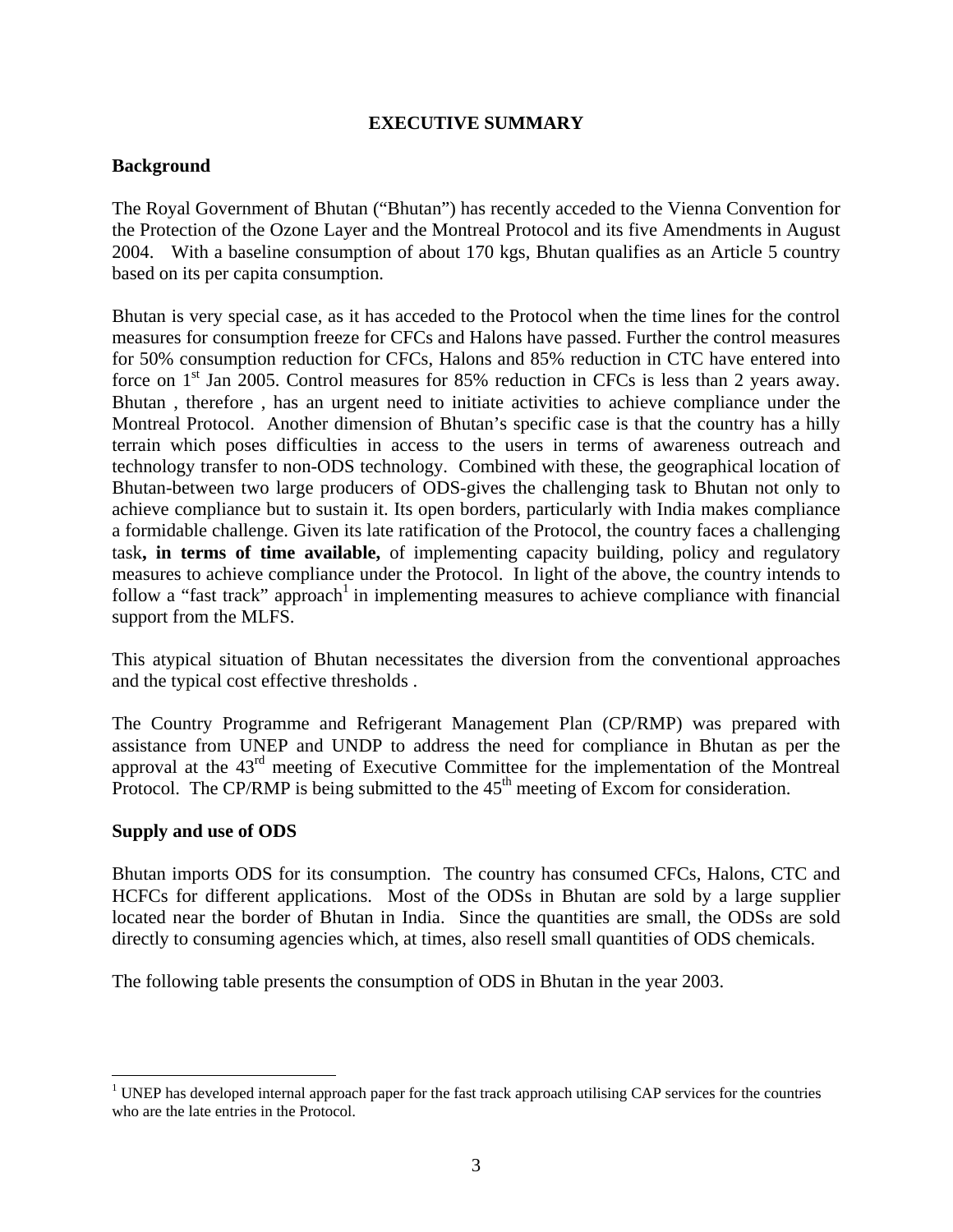| <b>Substance</b>     | All figures are in kgs   |                |                          |                    |              |                |  |  |  |
|----------------------|--------------------------|----------------|--------------------------|--------------------|--------------|----------------|--|--|--|
|                      | <b>Production</b>        | <b>Imports</b> | <b>Exports</b>           | <b>Consumption</b> | <b>ODP</b>   | ODP kgs        |  |  |  |
| <b>Annexure A</b>    |                          |                |                          |                    |              |                |  |  |  |
| <b>Group I</b>       |                          |                |                          |                    |              |                |  |  |  |
|                      |                          |                |                          |                    |              |                |  |  |  |
| $CFC-11$             | $\overline{\phantom{a}}$ | <b>Nil</b>     |                          | Nil                | $\mathbf{1}$ | Nil            |  |  |  |
| $CFC-12$             | $\overline{\phantom{a}}$ | 165            |                          | 165                | 1            | 165            |  |  |  |
| CFC-115              | $\overline{\phantom{a}}$ | Nil            | -                        | <b>Nil</b>         | 0.6          | <b>Nil</b>     |  |  |  |
| Total                |                          |                |                          |                    |              | 165            |  |  |  |
| <b>Annex A</b>       |                          |                |                          |                    |              |                |  |  |  |
| Group 2              |                          |                |                          |                    |              |                |  |  |  |
| Halon-1211           | $\overline{\phantom{a}}$ | <b>Nil</b>     | $\overline{\phantom{a}}$ | Nil                | 3            | <b>Nil</b>     |  |  |  |
| <b>Halon-1301</b>    |                          | <b>Nil</b>     |                          | <b>Nil</b>         | 10           | <b>Nil</b>     |  |  |  |
| Total                |                          |                |                          |                    |              | $\overline{0}$ |  |  |  |
| <b>Annex B</b>       |                          |                |                          |                    |              |                |  |  |  |
| <b>Group II</b>      |                          |                |                          |                    |              |                |  |  |  |
| Carbontetra-chloride |                          |                |                          |                    |              |                |  |  |  |
|                      | $\overline{\phantom{a}}$ | 10             | $\overline{\phantom{0}}$ | 10                 | 1.1          | 11             |  |  |  |
| Total                |                          |                |                          |                    |              | 11             |  |  |  |
| <b>Annex B</b>       |                          |                |                          |                    |              |                |  |  |  |
| <b>Group III</b>     |                          |                |                          |                    |              |                |  |  |  |
| Methylchloro-        |                          |                |                          |                    |              |                |  |  |  |
| Form                 | $\overline{\phantom{a}}$ | Nil            | $\overline{\phantom{0}}$ | Nil                | 0.1          | <b>Nil</b>     |  |  |  |
| <b>Annex E</b>       |                          |                |                          |                    |              |                |  |  |  |
| Methyl Bromide       |                          |                |                          |                    |              |                |  |  |  |
|                      |                          | Nil            | $\overline{\phantom{a}}$ | Nil                | 0.6          | Nil            |  |  |  |
| Total                |                          |                |                          |                    |              | 176            |  |  |  |

## **Table 1: Consumption of ODSs in 2003**

*Source: Inputs from National Consultant Survey reports (November/December 2004) and best estimates. The figures above present the best estimates consumption through demand estimates of ODS for Bhutan for the year 2003. These demand estimates are made based on the equipment population and consumption parameters.* 

Currently, the consumption of CFCs and HCFCs is high in the refrigeration and air conditioning sector primarily in servicing. Reported consumption of halons and CTC consumption in 2004 is nil. Bhutan has very close trade tie-ups with India and materials and services flow freely across the borders. Refrigeration and air conditioning equipment also move across borders and get serviced in the Indian towns near the borders.

CFCs are consumed for refrigeration and air conditioning servicing purposes only. Commercial refrigeration and industrial refrigeration equipment constitute more than 60% of ODS consumption of Bhutan. While there is use of car air conditioners in Bhutan, the levels of consumption of MAC equipment in the country is low as majority of servicing of MACs is carried out in India.

Based on the survey inputs, the estimated consumption of CFCs, past, currently and in future, for recharge is given in the table below. This assumes no intervention by the Protocol measures.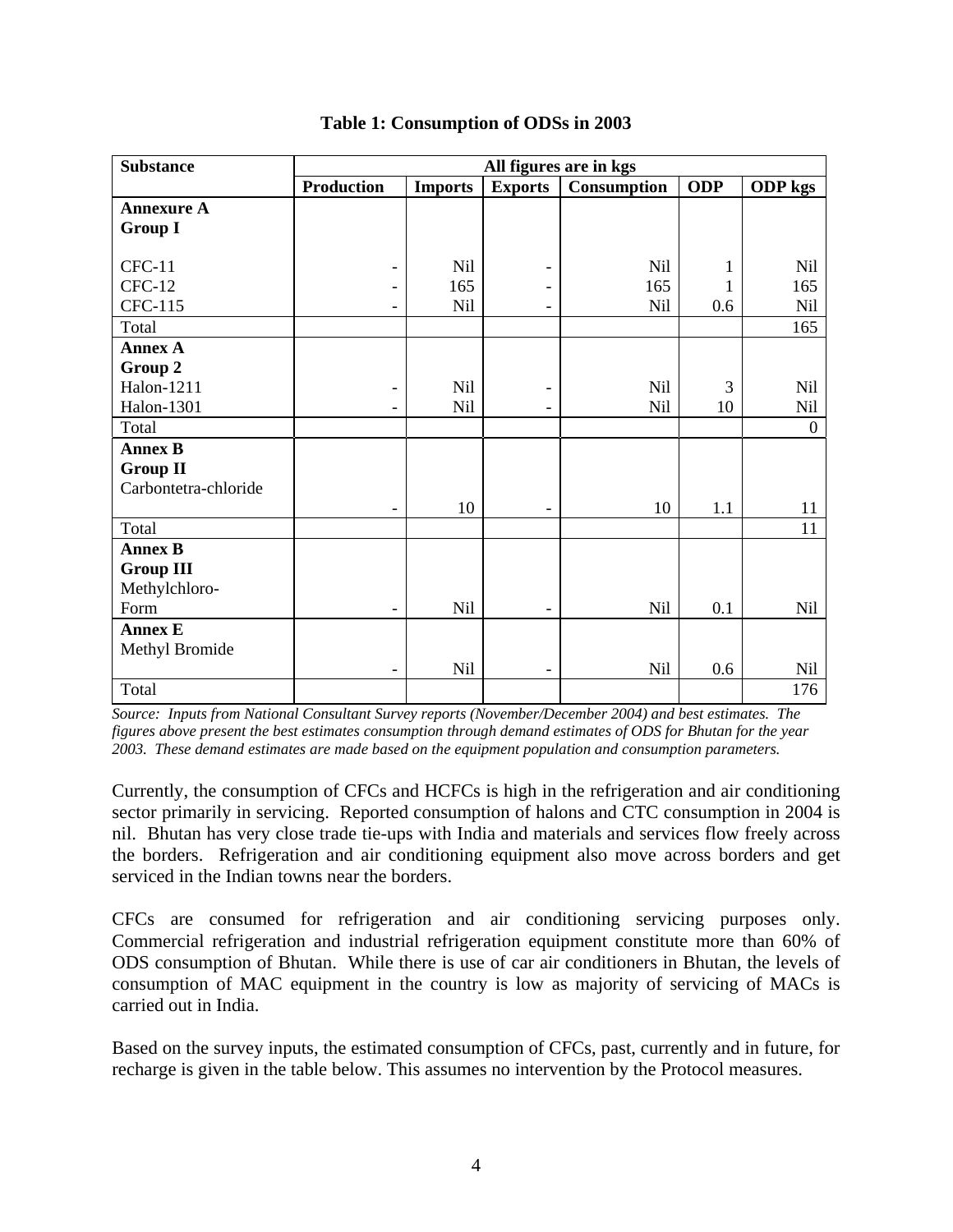|                          |              |      |             |      |      |      |      |      |      |      |      | (Figures in kgs) |
|--------------------------|--------------|------|-------------|------|------|------|------|------|------|------|------|------------------|
|                          | 1995         | 1996 | 1997        | 2002 | 2003 | 2004 | 2005 | 2006 | 2007 | 2008 | 2009 | 2010             |
| <b>Projected demand</b>  |              |      |             |      |      |      |      |      |      |      |      |                  |
| Domestic refrigeration   | 33           | 34   | 34          | 32   | 36   | 37   | 36   | 35   | 33   | 31   | 30   | 29               |
| Commercial refrigeration | 50           | 50   | 50          | 45   | 54   | 52   | 48   | 24   | 4    |      | 0    |                  |
| Industrial refrigeration | 55           | 105  | 75          | 47   | 59   | 63   | 63   | 63   | 63   | 63   | 63   | 63               |
| <b>MAC</b>               | $\mathbf{r}$ | 8    | $\mathbf Q$ | 15   | 17   | 16   | 16   | 16   | 16   | 15   | 15   | 15               |
| Sub-total of the above   | 146          | 197  | 169         | 140  | 165  | 168  | 163  | 137  | 115  | 110  | 108  | 107              |

**Table 2 : Projected Consumption of ODS in Bhutan** 

Halons were consumed in the year 1997 by the Department of Civil Aviation for Druk Air and the total quantities consumed is 270 kgs for servicing purposes. No consumption of halons was reported after the year 1997.

Based on the above projections, the baseline consumption levels for Annexure A Group I substances, Annexure A Group II substances and Annex B Group II substances are 171 ODP kgs, 270 ODP kgs and 0 ODP kgs, respectively.

From the above, one can see that Bhutan will not be able to adhere to the Protocol limits with Annexure A Group I substances for the year 2005 and 2007. Further, given the late ratification of the Protocol by Bhutan and its impending need to achieve compliance to the 2005 and 2007 targets, it is necessary to immediately initiate actions to reduce consumption. The country has to initiate action immediately and continue activities at enhanced momentum during the years 2005, 2006 and 2007.

#### **Institutional and Policy framework**

Currently, Bhutan follows environmentally friendly policies to prevent damage to its ecosystems and heritage. They closely link their growth policies to preservation of environment and heritage. They are in the process of formulating a National Environment Protection Act to address these aspects.

National Environment Commission (NEC) controls environment related matters in Bhutan and has inter ministerial representation. There are, however, no ODS related regulations except for the recently pronounced controls on ODS/ODS using products. The National Ozone Unit is established under NEC and is supervising activities relating to Montreal Protocol matters. There are identified officers in the NEC managing Montreal Protocol activities in the country including coordination of CP/RMP preparation.

#### **Government strategy**

The Royal Government of Bhutan proposes to achieve its compliance targets through a combination of project activities to reduce dependence on ODS, regulatory measures for controlling and monitoring use of ODS and ODS based products and capacity building measures to reach the target audience quickly and in a cost effective manner.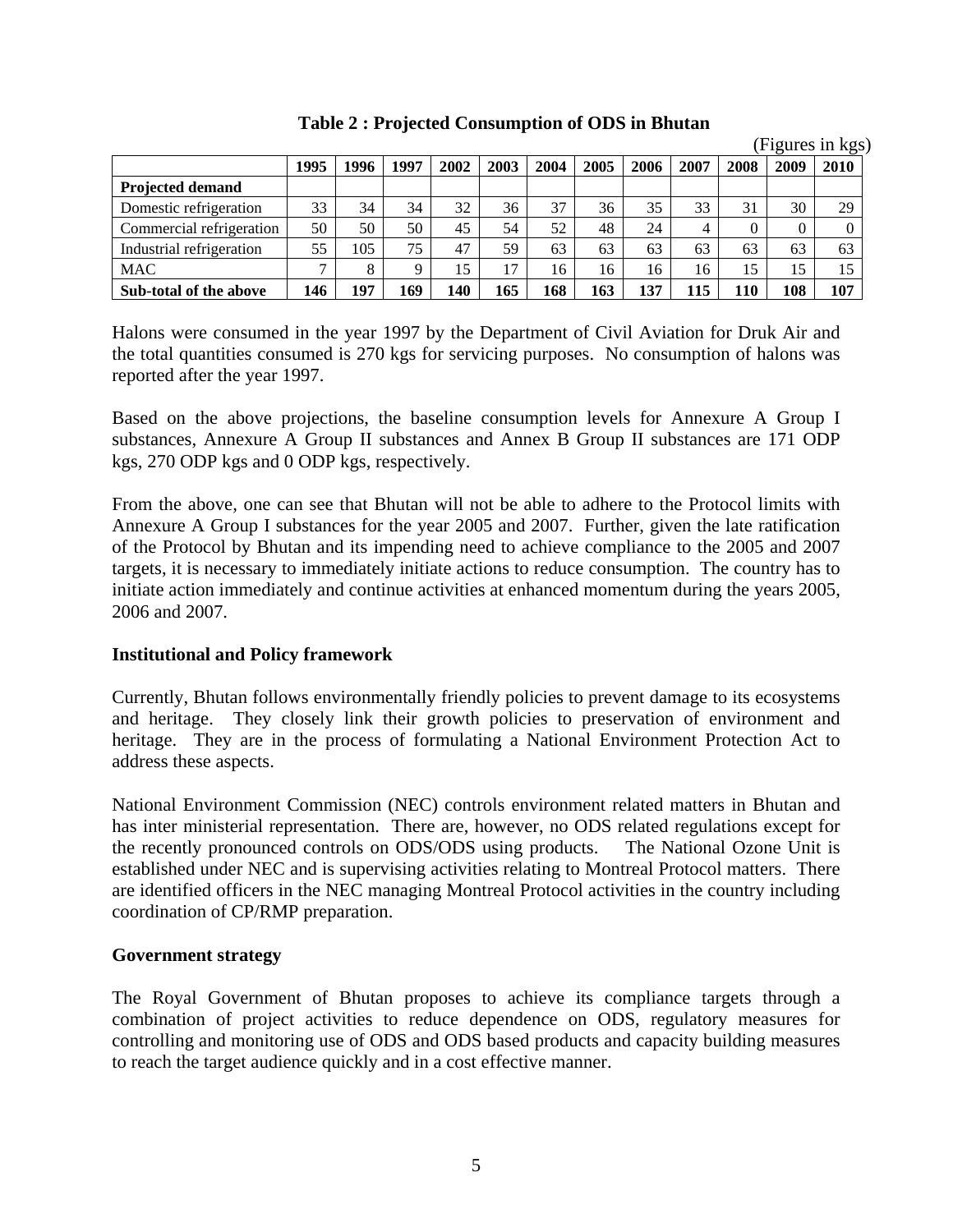Regional and sub-regional cooperation is expected to form a key component of action points that will facilitate Bhutan in achieving compliance and this shall include close cooperation with neighbours, particularly India, on capacity building & awareness and implementation and harmonization of regulations.

#### **Proposed actions**

The actions which the Government intends to initiate in accordance with the phase-out strategies are summarized in Table 3.2 below.

| <b>Sector</b>                         | <b>Action</b>                                                                                                | <b>Timing</b>                                            | <b>Intended effect</b>                                                                                               |
|---------------------------------------|--------------------------------------------------------------------------------------------------------------|----------------------------------------------------------|----------------------------------------------------------------------------------------------------------------------|
| All                                   | <b>Institutional Strengthening</b><br>by establishing a National<br>Ozone Cell. (NOU is already<br>in place) | <b>July 2005</b><br>(renewal)                            | Build capability to implement<br>Country Program for phase out.                                                      |
|                                       | Collect and disseminate<br>information on ODS<br>phase-out and alternatives                                  | May 2005<br>September<br>(Ozone<br>Day)                  | Increase public awareness and<br>availability of information on<br>technical options.                                |
|                                       | Awareness                                                                                                    | May 2005 -<br>Dec 2009<br>(high<br>intensity in<br>2005) |                                                                                                                      |
| Refrigeration and air<br>conditioning | Retrofit of Industrial<br>Refrigeration equipment<br>using CFCs                                              | $May -$<br>December<br>2005                              | Reduction in service charge<br>consumption of equipment.                                                             |
|                                       | Retrofit of domestic and<br>commercial refrigeration<br>equipment.                                           | May 2005 -<br>Feb 2006                                   | Reduction in service consumption of<br>equipment.                                                                    |
|                                       | Training on retrofit of CFC<br>based refrigerators                                                           | May 2005<br>onwards                                      | Reduction in CFC consumption<br>through servicing in future.                                                         |
|                                       | Training of technicians on<br>good servicing practices<br>through train the trainer<br>approach              | May 2005 -<br>August<br>2006                             | Better servicing practices and<br>reduced ODS consumption                                                            |
| Halons                                | Capacity building and<br>information exchange on<br>halon management                                         | May 2005 -<br>Feb 2007                                   | Enhacement of capacity of Civil<br>Aviation Authorities to adopt non-<br>ODS alternatives.                           |
| Carbon tetrachloride                  | Capacity building and<br>information dissemination on<br>use of non-ODS alternatives<br>in solvents          | $May -$<br>December<br>2005                              | Identification of small users of CTC.<br>Facilitate switching over to non-ODS<br>alternatives in small users of CTC. |

#### **Actions to initiated by the Government**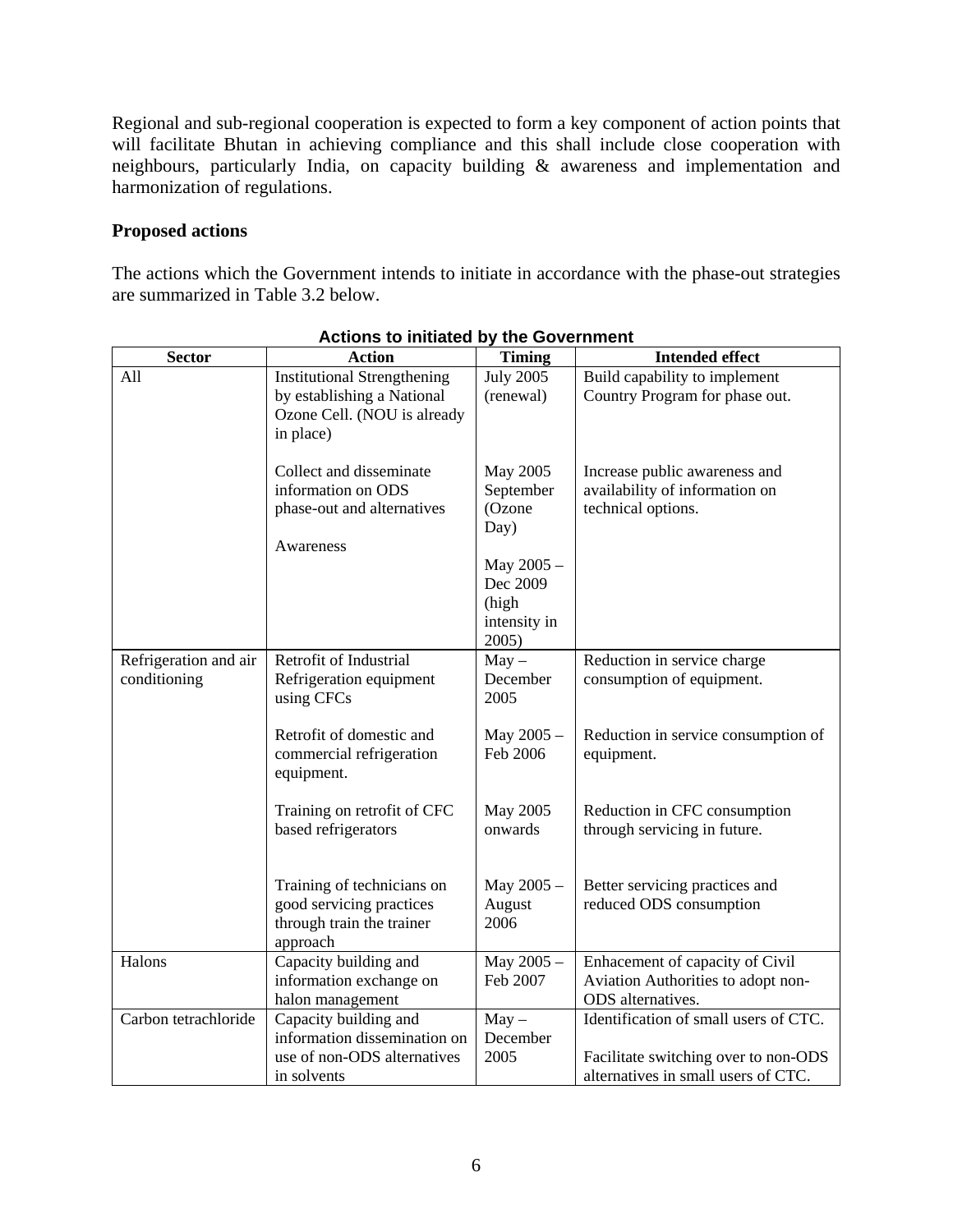| <b>Sector</b>       | <b>Action</b>                                    | <b>Timing</b> | <b>Intended effect</b>                                    |
|---------------------|--------------------------------------------------|---------------|-----------------------------------------------------------|
| Regulatory*         | Registration and licensing of                    | Feb./March    | Regulations are critical to reduce                        |
| interventions       | ODS buyers and importers of                      | 2005          | Bhutan's dependence on ODS based                          |
|                     | equipment using ODSs                             |               | equipment and reduce ODS                                  |
|                     |                                                  |               | consumption. This can be achieved                         |
|                     | Ban on imports of CFC<br>based refrigeration     | May 2005      | through these interventions on supply<br>and demand side. |
|                     | equipment.                                       |               |                                                           |
|                     |                                                  |               |                                                           |
|                     | Ban on import of cars using                      | May 2005      |                                                           |
|                     | CFC based mobile air                             |               |                                                           |
|                     | conditioner.                                     |               |                                                           |
|                     |                                                  |               |                                                           |
|                     | Ban on installation of                           | May 2005      |                                                           |
|                     | industrial equipment using<br>CFC <sub>s</sub> . |               |                                                           |
|                     |                                                  |               |                                                           |
|                     | Ban on import of other                           |               |                                                           |
|                     | ODSs for consumption use.                        |               |                                                           |
| Training of customs | Training of customs officers                     | May 2005 -    | Reduction in illegal cross border                         |
| officers and        | on ODS trade and prevention                      | April 2006    | movement of ODSs.                                         |
| networking          | of illegal trade                                 |               |                                                           |
|                     |                                                  |               |                                                           |
|                     | Networking of customs                            | May 2005      | Task force on monitoring                                  |
|                     | officers with the Indian                         | to March      | implementation of ODS.                                    |
|                     | authorities for controlling                      | 2007          |                                                           |
|                     | illegal trade                                    |               |                                                           |
|                     |                                                  |               |                                                           |
|                     | Monitoring ODS                                   | Ongoing       |                                                           |
|                     | consumption phaseout                             |               |                                                           |
|                     | regulations implementation                       |               |                                                           |
|                     | in the margins of network                        |               |                                                           |
|                     | meetings.                                        |               |                                                           |

*Note: Halon is currently a use for civil aviation authorities and is done in line with the guidelines prescribed by the international civil aviation authorities. Given the criticality of this application, decomissioning of halon usage has to be done in line with the rules prescribed by the international civil aviation authorities.* 

*While the Sixteenth Meeting of Parties to the Montreal Protocol had taken up this issue, no specific recommendation on halons has been provided by the International Civil Aviation Organistion (ICAO) on this issue. In light of this, the use of halon for this application may be treated as a critical application and be exempt from controls prescribed for Halons under the Montreal Protocol.* 

# **Activities carried out by CAP**

To assist Bhutan in its initiatives, CAP team of UNEP had provided technical inputs and policy support on compliance and its impact to Bhutan. Further, UNEP resource persons provided technical inputs on CP/RMP preparation to the local consultant team and the National Ozone Officer. In addition to this, joint mission was conducted by UNEP and UNDP resource person to expedite preparation of CP/RMP of Bhutan. Such steps have helped the country in preparation of CP/RMP document over a period of 6 months from August 2004.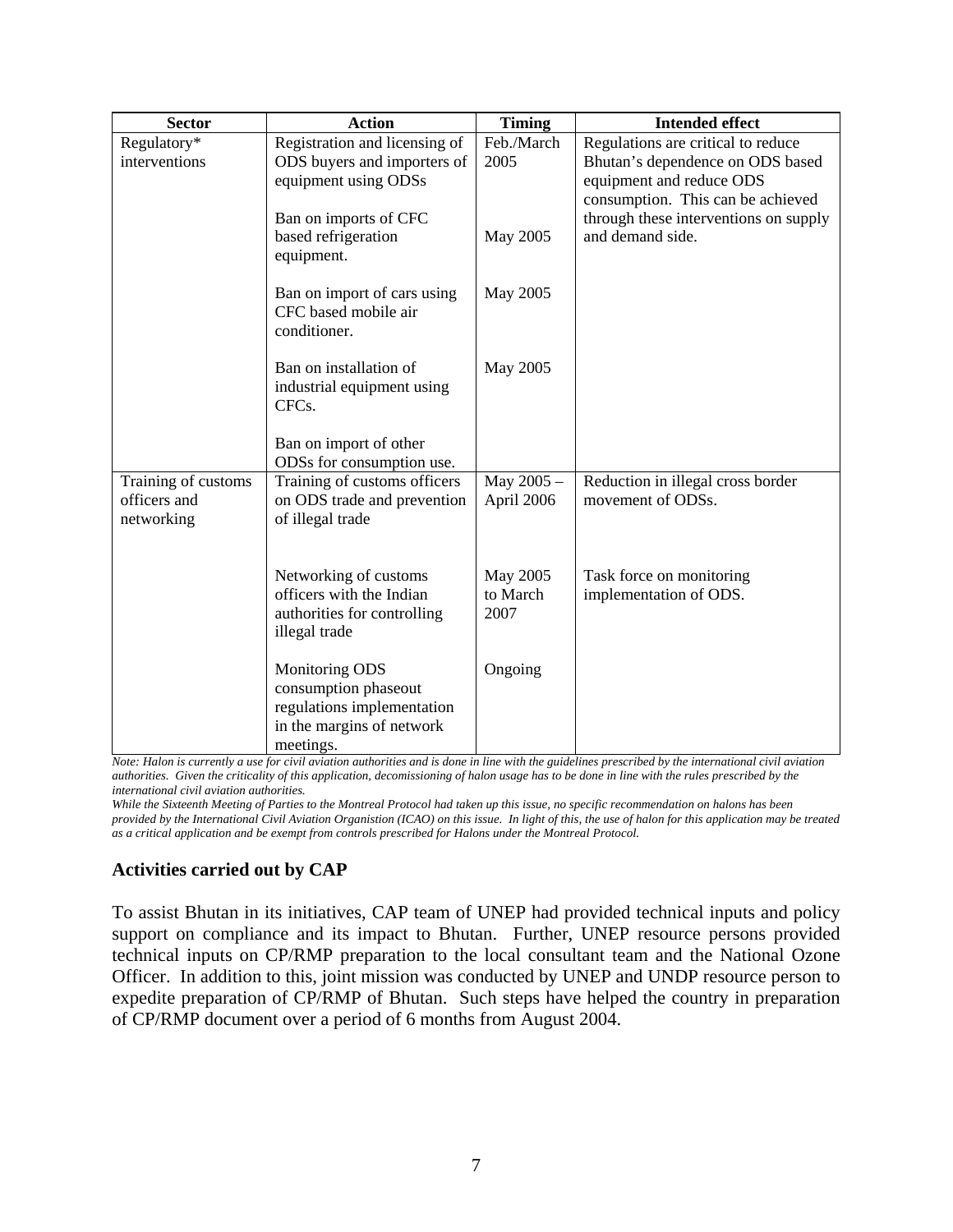# **Potential projects and their costs**

The potential projects that need to be implemented for phasing out ODSs is given below. The details of the respective projects are given in Annexure 1 to 8.

| <b>Name of Project</b>                | Date          | <b>Estimated</b><br>Cost (US\$) | Agency<br>service fee<br>$(US \$ | Amount<br><b>Requested</b><br>from Fund<br>(US\$) |
|---------------------------------------|---------------|---------------------------------|----------------------------------|---------------------------------------------------|
|                                       |               | Renewal in                      |                                  |                                                   |
| <b>Institutional Strengthening</b>    | 2005-2007     | <b>July 2005</b>                |                                  |                                                   |
| Regulations development and           |               |                                 |                                  |                                                   |
| implementation support project        | 2005          | 20,000                          | 2,600                            | 22,600                                            |
| Awareness generation project          | 2005-2007     | 30,000                          | 3,900                            | 33,900                                            |
| Enforcement officers training project | 2005-2006     | 55,000                          | 7,150                            | 62,150                                            |
| Technician training project           | 2005-2006     | 29,000                          | 3,770                            | 32,770                                            |
| Retrofit of equipment using ODSs      | $2005 - 2006$ | 200,000                         | 18,000                           | 218,000                                           |
| Equipment support for technicians     | 2005-2006     | 97,500                          | 8,775                            | 106,275                                           |
| Capacity building and information     |               |                                 |                                  |                                                   |
| exchange on Halon management          | 2005-2007     | 25,000                          | 3,250                            | 28,250                                            |
| Monitoring RMP project implementation | 2005-2008     | 30,000                          | 3,900                            | 33,900                                            |
| <b>Total</b>                          |               | 486,500                         | 51,345                           | 537,845                                           |

Depending upon reassessment of situation in the year 2007, additional project interventions may be submitted by Bhutan.

#### **Timetable**

The details of the different activities to be undertaken are given in the table below.

| Particulars                                | 2005 | 2006 | 2007 | 2008 | 2009 | 2010 |
|--------------------------------------------|------|------|------|------|------|------|
| Projects                                   |      |      |      |      |      |      |
| Retrofit project for industrial            |      |      |      |      |      |      |
| equipment                                  |      |      |      |      |      |      |
| Retrofit project for domestic and          |      |      |      |      |      |      |
| commercial refrigeration equipment         |      |      |      |      |      |      |
| Equipment support to technicians           |      |      |      |      |      |      |
| Capacity building                          |      |      |      |      |      |      |
| <b>Institutional Strengthening Project</b> |      |      |      |      |      |      |
| Awareness building                         |      |      |      |      |      |      |
| Training of technicians                    |      |      |      |      |      |      |
| Monitoring of implementation of            |      |      |      |      |      |      |
| projects                                   |      |      |      |      |      |      |
| Information exchange and capacity          |      |      |      |      |      |      |
| building for halon management              |      |      |      |      |      |      |
| Regulations development and                |      |      |      |      |      |      |
| implementation                             |      |      |      |      |      |      |
| Development of regulations for             |      |      |      |      |      |      |
| ODS phaseout                               |      |      |      |      |      |      |
| Training of customs officers               |      |      |      |      |      |      |